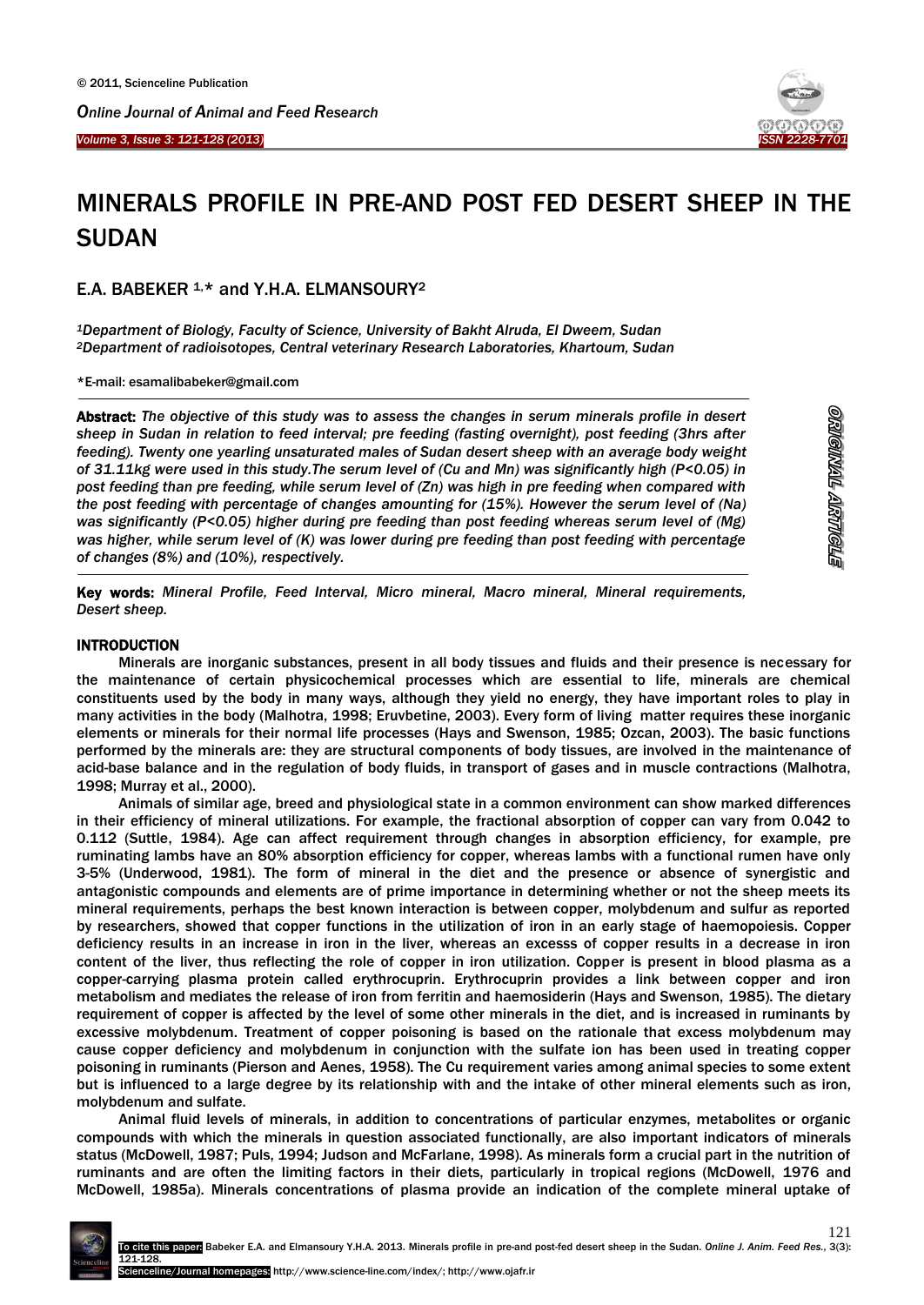grazing animals, also reflecting water, soil and other non-forge sources, with exception of reserves mobilized from bone. Furthermore, this analysis of mineral concentrations can provide an indication of the sub clinical presence of deficiencies (Underwood, 1981) impacting optimum production. Deviations from these normal limits, which are now well defined for most elements, therefore, constitute useful diagnosis indicators. A further valuable aspect of such fluid composition changes is that they frequently arise prior to the appearance of adverse clinical signs (Underwood, 1979 and McDowell, 1987). Certain plasma minerals are greatly in animals fed a severely deficient diet (Miller and Stake, 1974; Sutherland, 1980; McDowell, 1985a and Minson, 1990). Assessment of mineral status on the bases of plasma of grazing animals has been considered an important strategy to increase animal productivity, especially in those countries are commonly found.

Ideally, animal scientist would like to determine the minerals status of an animal by measuring the minerals content of one tissue that is readily a valuable from a live animal. Although unfortunately, no minerals concentrations of all minerals, the blood plasma is considered very useful tissue fluid as indicate the animal status of most the minerals with low concentrations indicative of dietary deficiency or excess. Plasma minerals after absorption immediately reflect the dietary intake, absorption and availability through gastrointestinal tract. Whole blood or blood plasma or serum is widely used for studies in mineral nutrition. Values significantly and consistently above or below " normal " concentrations or range provide suggestive but no conclusive evidence of dietary excess or deficiency of particular mineral.

The aim of the present study was to assess the changes in minerals profile during pre feeding and post feeding and to evaluate mineral requirements and appraise the concentrations of critical micro minerals and macro minerals in addition to define normal limit of these elements copper, Manganese, Zinc, Sodium, Magnesium and Potassium in the serum of desert sheep in Sudan.

## MATERIALS AND METHODS

#### Experimental animals

Twenty one yearling unsaturated males of Sudan desert sheep with an average body weight of 31.11kg were used in this study. The animals were purchased from the local market; they bear the characteristic of the indigenous desert sheep breed. They have large and flabby ears, long tapering tail, and long -legged. The coat color was brown. The animals were housed in an un-shaded sheep's pen; at Halat Kuku in Khartoum north, Sudan. Prior to commencement of the experiment the animals were dewormed with antihelmintic (Ivermectin 0.5 ml per 25 kg body weight)they were also given long acting Oxtetracycline at a dose rate of 1 ml per 10 kg body weight, the animals were then allowed to adapt for approximately three weeks, the duration of the intervention was one week.

#### Feeding rations

The animals were fed according to relevant standards for the group. The rations were offered ad libitum through out the experimental period. The ingredients for all diets were mainly grounded Bagasse 35%, Groundnut Hay 20%, molasses 20%, ground nut cakes 10%, wheat bran 10%, sorghum Hay 9% and salt 1%. The chemical composition of ingredients were calculated according to the Nutrient composition of Sudanese animals feeds Bulletin (3), 1999: Dry matter 89.82%, Crude Protein 6.66%, Fiber 28.27, Ash 7.11%, Nitrogen Free Extractive (NFE) 45.23% and Metabolisable Energy (ME) 0.74%. The Minerals contents of ingredients are derived from FAO's [Animal](http://www.fao.org/ag/AGA/AGAP/FRG/afris/default.htm)  [Feed Resources Information System](http://www.fao.org/ag/AGA/AGAP/FRG/afris/default.htm) (1991-2002) and from Bo Gohl's Tropical Feeds (1976-1982) are shown in table (3).

#### Blood samples

Daily Blood samples of 5.0 ml were collected from the jugular vein from each animal into plain vacutioners one sample in the morning (pre-feeding samples) the other was collected after 3hour (post- feeding samples) the blood was then allowed to clot, then centrifuged at 3000rpm for five minutes and the serum was removed and stored at - 20 °C into sealed plastic containers until analyzed.

## Biochemical analysis

Determination of serum (Na+) and (K+): Serum sodium and potassium were determined by flame photometer (Jenway PFP, England) as described by Varly (1967).

Determination of serum Mg+2, Cu+2, Mn+2, and Zn+2: These elements were determined using the atomic absorption spectrophotometer model (Unicam-929, England) at the department of biochemistry, central veterinary research laboratories.

Statistical analysis: Data were analyzed with the SPSS 10.0 statistical package program (SPSS Inc, Chicago, Illinois USA). Student test (T-test) was performed for the statistical analysis of biochemical results. Statistical significance was considered when P<0.05.

## RESULTS

Effects of deficiency and accesses of minerals, their critical or average values in different samples, requirements and tolerance for minerals in dietary components and their concentrations in pre-Feeding and postfeeding taken from the animals are presented in Tables; 1 to 6 and Figures; 1 and 2.

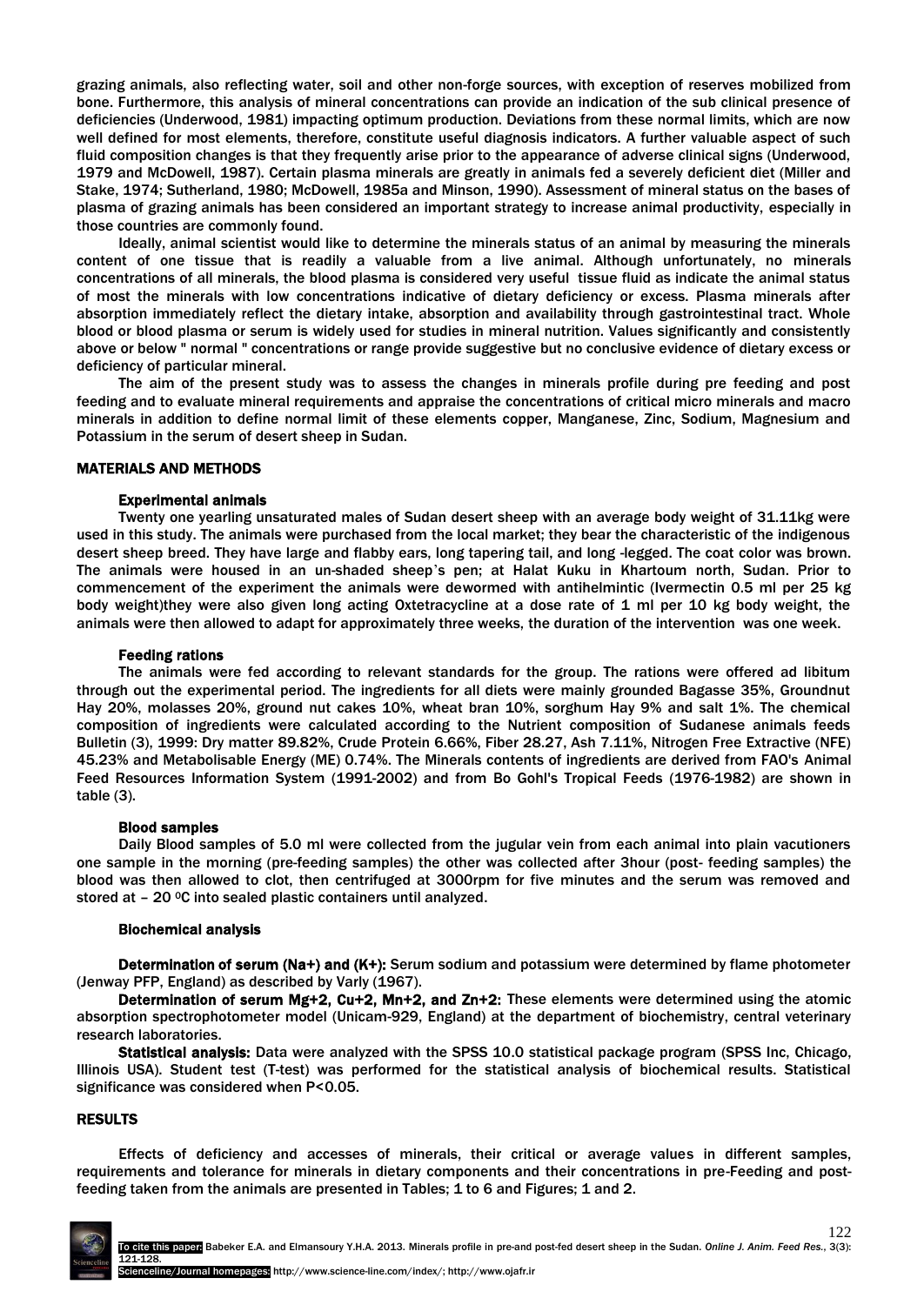#### Serum micro minerals

Table 4 and Figure 1 shows the status of serum micro minerals of (Cu, Mn and Zn) concentrations of the desert sheep the Pre- feeding and post- feeding. Serum (Cu) mean was (1.41 ± 0.05) mg/l and Serum (Mn) mean (0.30  $\pm$  0.04) mg/l however, the level in post feeding were significantly (P<0.05) higher than pre feeding, (0.98  $\pm$ 0.04) mg/l, (0.30  $\pm$  0.04) mg/l; for Cu and Mn respectively. Whereas the Serum (Zn) was lower in post feeding (1.32  $\pm$  0.11) mg/l than pre feeding (1.12  $\pm$  0.08) mg/l, the difference between them is amounted for (-15%). However, the mean ( $\pm$ Std) for the overall serum (Zn) was (1.22  $\pm$  0.07) mg/l and (min – median - max) values were (0.6 - 1.2 -2.2) mg/l, respectively.

#### Serum macro minerals

The status on serum macro minerals (Na, Mg and K) concentrations of the desert sheep pre feeding and post feeding are shown in table 5 and figure 2. Mineral (Na) decreased significantly (P< 0.05) in post feeding than pre feeding. Mean level of (Mg) in pre feeding was  $(19.86 \pm 2.41)$  mg/l and in post feeding was  $(18.23 \pm 1.51)$  mg/l with percentage of change (-8%), while serum (K) increased in post feeding (141.7  $\pm$  7.2) mg/l than pre feeding (128.5  $\pm$ 9.3) mg/l with a difference amounting for (10%).

| Table 1 - Minerals included in study for sheep, with their functions and effects of deficiency or toxicity                       |                                                                           |                                                                                                    |                                                                                           |  |  |  |  |  |
|----------------------------------------------------------------------------------------------------------------------------------|---------------------------------------------------------------------------|----------------------------------------------------------------------------------------------------|-------------------------------------------------------------------------------------------|--|--|--|--|--|
| <b>Elements</b>                                                                                                                  | <b>Function</b>                                                           | <b>Deficiency</b>                                                                                  | <b>Toxicity</b>                                                                           |  |  |  |  |  |
| Copper                                                                                                                           | Many enzyme system,<br>haemoglobin formation,<br>cartilage/bone formation | Poor or faded hair, reduced growth,<br>lameness                                                    | Anorexia, jaundice, abdominal<br>pain, haemolytic crisis                                  |  |  |  |  |  |
| <b>Manganese</b>                                                                                                                 | Growth, skeleton reproduction                                             | Impaired reproduction, skeletal<br>abnormalities, abortion, reduced<br>growth                      | Disruption of rumen flora,<br>reduced growth, anaemia                                     |  |  |  |  |  |
| <b>Zinc</b>                                                                                                                      | Epidermal tissue, skeletal<br>formation wound healing                     | Poor reproduction, rough skin, poor<br>immune function, reduced intake<br>and growth               | Uncommon: anaemia, reduced<br>bone formation, reduced weight<br>gain                      |  |  |  |  |  |
| <b>Sodium</b>                                                                                                                    | Electrolyte, nerve impulse<br>transmission                                | Common in grazing cattle,<br>depressed appetite                                                    | Diarrhoea, anorexia thirst,<br>salivation abdominal pain,<br>convulsions, muscular spasms |  |  |  |  |  |
| <b>Magnesium</b>                                                                                                                 | Energy, fat and protein<br>metabolism                                     | Loss appetite, reduced gain, hyper<br>excitability, "grass tetany" in<br>coordination, convulsions | Reduced intake, diarrhoea                                                                 |  |  |  |  |  |
| Potassium                                                                                                                        | Electrolyte, nerve impulse<br>transmission                                | Rapid decline in feed and water<br>intake, loss of vigour, pica                                    | Unlikely to occur, cardiac<br>problems, oedema                                            |  |  |  |  |  |
| Sources: National Research Council, (1980). Mineral Tolerance of Domestic Animals, Washington, D.C: National Academy of Sciences |                                                                           |                                                                                                    |                                                                                           |  |  |  |  |  |

#### Table 2 - Minerals requirements and tolerances for sheep

| Mineral mg/Kg DM                                                                                                                         | <b>Minimum concentrations</b> | <b>Maximum tolerable concentration</b> |  |  |  |  |  |
|------------------------------------------------------------------------------------------------------------------------------------------|-------------------------------|----------------------------------------|--|--|--|--|--|
| $Cu2+$                                                                                                                                   |                               | 25                                     |  |  |  |  |  |
| $Mn^{2+}$                                                                                                                                | $15 - 25$                     | 1000                                   |  |  |  |  |  |
| $Zn^{2+}$                                                                                                                                | $20 - 30$                     | 300                                    |  |  |  |  |  |
| $Na+1$                                                                                                                                   | $700 - 900$                   | 35000                                  |  |  |  |  |  |
| $Mg^{2+}$                                                                                                                                | 1200                          | 5000                                   |  |  |  |  |  |
| $K+1$                                                                                                                                    | 5000                          | 30000                                  |  |  |  |  |  |
| Where range is given, the lower value is for maintenance and higher value is for growing animals. (NRC, 1985; Reuter and Robinson, 1997) |                               |                                        |  |  |  |  |  |

## Table 3 - Minerals contents of ingredients in study for sheep

| <b>Minerals</b>                                                                                                                      | <b>Cu</b>                | Mn                       | Zn                       | Na             | <b>Mg</b> | K              |
|--------------------------------------------------------------------------------------------------------------------------------------|--------------------------|--------------------------|--------------------------|----------------|-----------|----------------|
| Ingredients                                                                                                                          | mg/kg DM                 | mg/kg DM                 | mg/kg DM                 | $g/kg$ DM      | $g/kg$ DM | g/kgDM         |
| <b>Wheat bran</b>                                                                                                                    | 14                       | 113                      | 89                       | 0.1            | 4.6       | 13.7           |
| <b>Baggasse</b>                                                                                                                      | 12                       | $\overline{\phantom{a}}$ | 103                      | 0.1            | 0.8       | 1.3            |
| <b>Molasses</b>                                                                                                                      | 5                        | 152                      | 36                       | 0.3            | 2.2       | 14.1           |
| Sorghum hay                                                                                                                          | $\overline{\phantom{0}}$ | $\overline{\phantom{a}}$ | $\overline{\phantom{0}}$ | $\blacksquare$ | 2.2       | 30.6           |
| <b>Groundnut hay</b>                                                                                                                 |                          | $\blacksquare$           | $\blacksquare$           | $\blacksquare$ |           | $\blacksquare$ |
| <b>Groundnut cake</b>                                                                                                                | 6                        | 127                      | 25                       | 0.4            | 6.1       | 11.2           |
| <b>Total</b>                                                                                                                         | 37                       | 392                      | 253                      | 0.9            | 15.9      | 70.9           |
| The contents of this table are currently deviced from FAQIs Animal Food Descurses Information Custome (4004.0000) and from De Cablle |                          |                          |                          |                |           |                |

The contents of this table are currently derived from FAO's [Animal Feed Resources Information System](http://www.fao.org/ag/AGA/AGAP/FRG/afris/default.htm) (1991-2002) and from Bo Gohl's Tropical Feeds (1976-1982); Last updated on 24/10/2012; From (http://www.feedipedia.org/content/feeds).

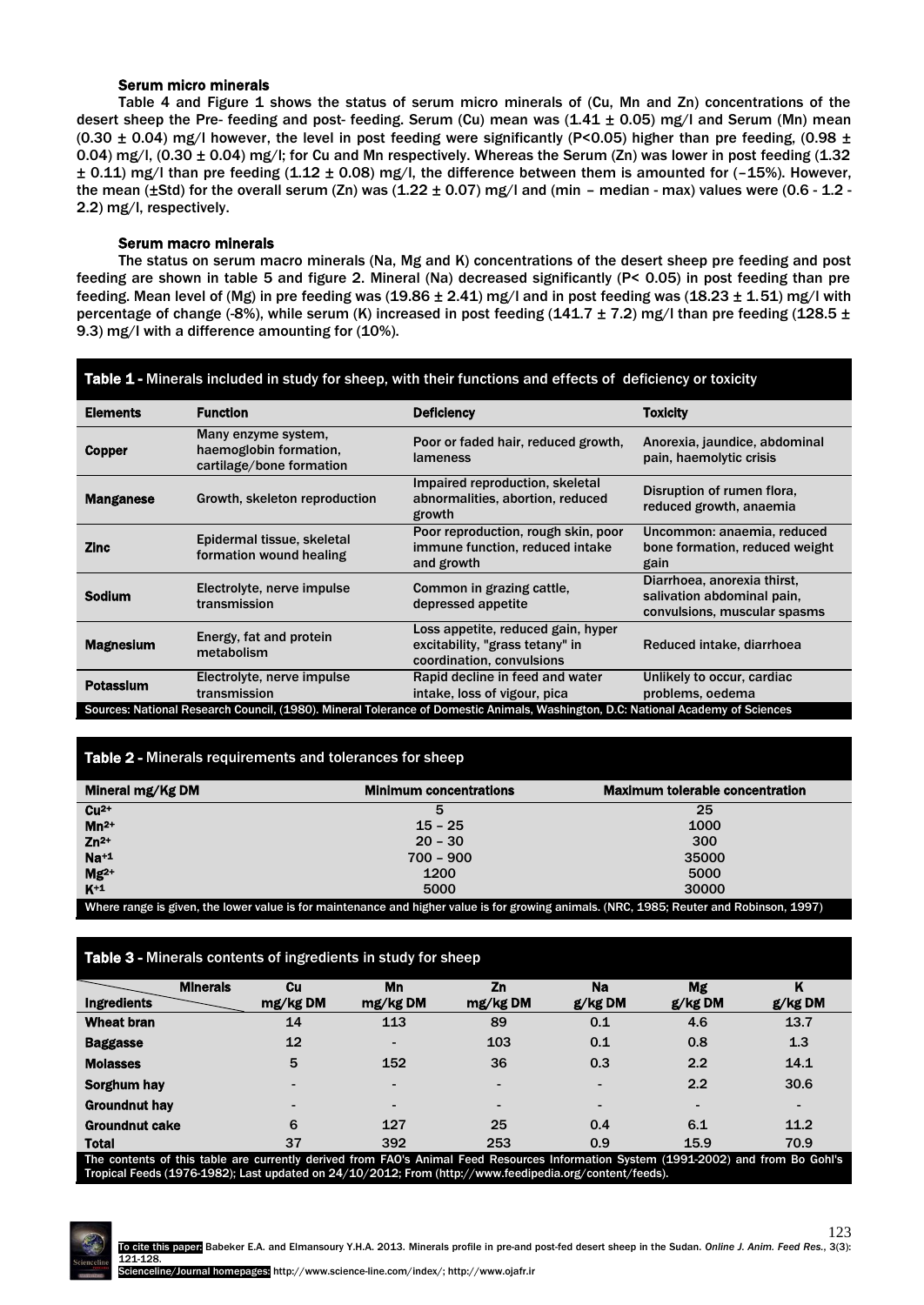## Table 4 - Pre feeding and post feeding status on serum micro minerals (Cn, Mn and Zn) concentrations of the desert sheep

| <b>Statistics</b> |                     |    |                              |           |      |            |      |           |        |                          |
|-------------------|---------------------|----|------------------------------|-----------|------|------------|------|-----------|--------|--------------------------|
| <b>Elements</b>   | <b>Status</b>       | N  | Mean $\pm$ Std               | <b>SD</b> | Min  | <b>Max</b> | Med. | <b>CV</b> | Change | <b>Average</b><br>value* |
|                   | <b>Pre feeding</b>  | 21 | $0.98 \pm 0.04$ <sup>a</sup> | 0.14      | 0.65 | 1.17       | 1.01 | 15%       | 44%    | >0.65                    |
| Cu<br>Mg/L        | Post feeding        | 21 | $1.41 \pm 0.05$ <sup>b</sup> | 0.16      | 1.13 | 1.67       | 1.44 | 11%       |        |                          |
|                   | <b>Overall</b>      | 42 | $1.20 \pm 0.05$              | 0.26      | 0.65 | 1.67       | 1.15 | 22%       |        |                          |
| Mn<br>Mg/L        | <b>Pre feeding</b>  | 21 | $0.14 \pm 0.02$ <sup>a</sup> | 0.07      | 0.06 | 0.30       | 0.15 | 47%       | 113%   | $>0.015 -$<br>0.5        |
|                   | <b>Post feeding</b> | 21 | $0.30 \pm 0.04$ <sup>b</sup> | 0.12      | 0.17 | 0.51       | 0.23 | 42%       |        |                          |
|                   | <b>Overall</b>      | 42 | $0.22 \pm 0.03$              | 0.13      | 0.06 | 0.51       | 0.18 | 58%       |        |                          |
| Zn<br>Mg/L        | <b>Pre feeding</b>  | 21 | $1.32 \pm 0.11$              | 0.38      | 0.60 | 2.20       | 1.28 | 29%       | $-15%$ | >0.6                     |
|                   | <b>Post feeding</b> | 21 | $1.12 \pm 0.08$              | 0.26      | 0.75 | 1.50       | 1.08 | 23%       |        |                          |
|                   | <b>Overall</b>      | 42 | $1.22 \pm 0.07$              | 0.34      | 0.60 | 2.20       | 1.20 | 28%       |        |                          |

N: number, Std: Standard error mean, SD: Standard deviation, Min: Minimum value, Max: Maximum value, Med.: Median, CV: coefficient of variance and Aver.: Average. a, b Means with different superscripts in the same column are significantly different at (P <0.05). \*Minerals concentrations in plasma are higher than the above given values. Pamela et al., 2001).

## Table 5: Pre feeding and post feeding status on serum macro minerals (Na, Mg and K) concentrations of the desert sheep

| <b>Statistics</b> |                |    |                               |           |      |            |       |           |        |                 |
|-------------------|----------------|----|-------------------------------|-----------|------|------------|-------|-----------|--------|-----------------|
| <b>Elements</b>   | <b>Status</b>  | N  | Mean ± Std                    | <b>SD</b> | Min  | <b>Max</b> | Med.  | <b>CV</b> | Change | Aver.<br>value* |
| <b>Na</b><br>Mg/L | Pre feeding    | 21 | $1069.3 \pm 129.6$ a          | 448.9     | 535  | 1860       | 930   | 42%       |        |                 |
|                   | Post feeding   | 21 | $571.3 \pm 15.9$ <sup>b</sup> | 55.1      | 470  | 680        | 555   | 10%       | $-47%$ | >3000           |
|                   | <b>Overall</b> | 42 | $820.3 \pm 82.3$              | 403.2     | 470  | 1860       | 625   | 49%       |        |                 |
| <b>Mg</b><br>Mg/L | Pre feeding    | 21 | $19.86 \pm 2.41$              | 8.29      | 8.51 | 36.46      | 18.84 | 42%       | $-8%$  | >20             |
|                   | Post feeding   | 21 | $18.23 \pm 1.51$              | 5.18      | 9.72 | 25.52      | 18.84 | 28%       |        |                 |
|                   | Overall        | 41 | $19.03 \pm 1.39$              | 6.81      | 8.51 | 36.46      | 18.84 | 36%       |        |                 |
| K<br>Mg/L         | Pre feeding    | 21 | $128.5 \pm 9.3$               | 32.1      | 80   | 190        | 133   | 25%       | 10%    |                 |
|                   | Post feeding   | 21 | $141.7 \pm 7.2$               | 24.8      | 105  | 190        | 137.5 | 18%       |        | >200            |
|                   | <b>Overall</b> | 42 | $135.1 \pm 5.9$               | 28.8      | 80   | 190        | 135.5 | 21%       |        |                 |

N: number, Std: Standard error mean, SD: Standard deviation, Min: Minimum value, Max: Maximum value, Med.: Median, CV: coefficient of variance and Aver.: Average. a, b Means with different superscripts in the same column are significantly different at (P <0.05). \*Minerals concentrations in plasma are higher than the above given values (Pamela et al., 2001).

## Table 6 - Minerals contents of ingredients and mineral requirements of desert sheep in current study

| <b>Minerals</b><br>Ingredients                                          | Cu | Mn | <b>Zn</b> | <b>Na</b> | <b>Mg</b> | n |
|-------------------------------------------------------------------------|----|----|-----------|-----------|-----------|---|
| Wheat bran                                                              |    |    |           |           |           |   |
| <b>Baggasse</b>                                                         |    |    |           |           |           |   |
| <b>Molasses</b>                                                         |    |    |           |           |           |   |
| Sorghum hay                                                             |    |    |           |           |           |   |
| <b>Groundnut cake</b>                                                   |    |    |           |           |           |   |
| <b>Total</b>                                                            |    |    |           |           |           |   |
| $\downarrow$ : lower than requirements.<br>: maximum than requirements. |    |    |           |           |           |   |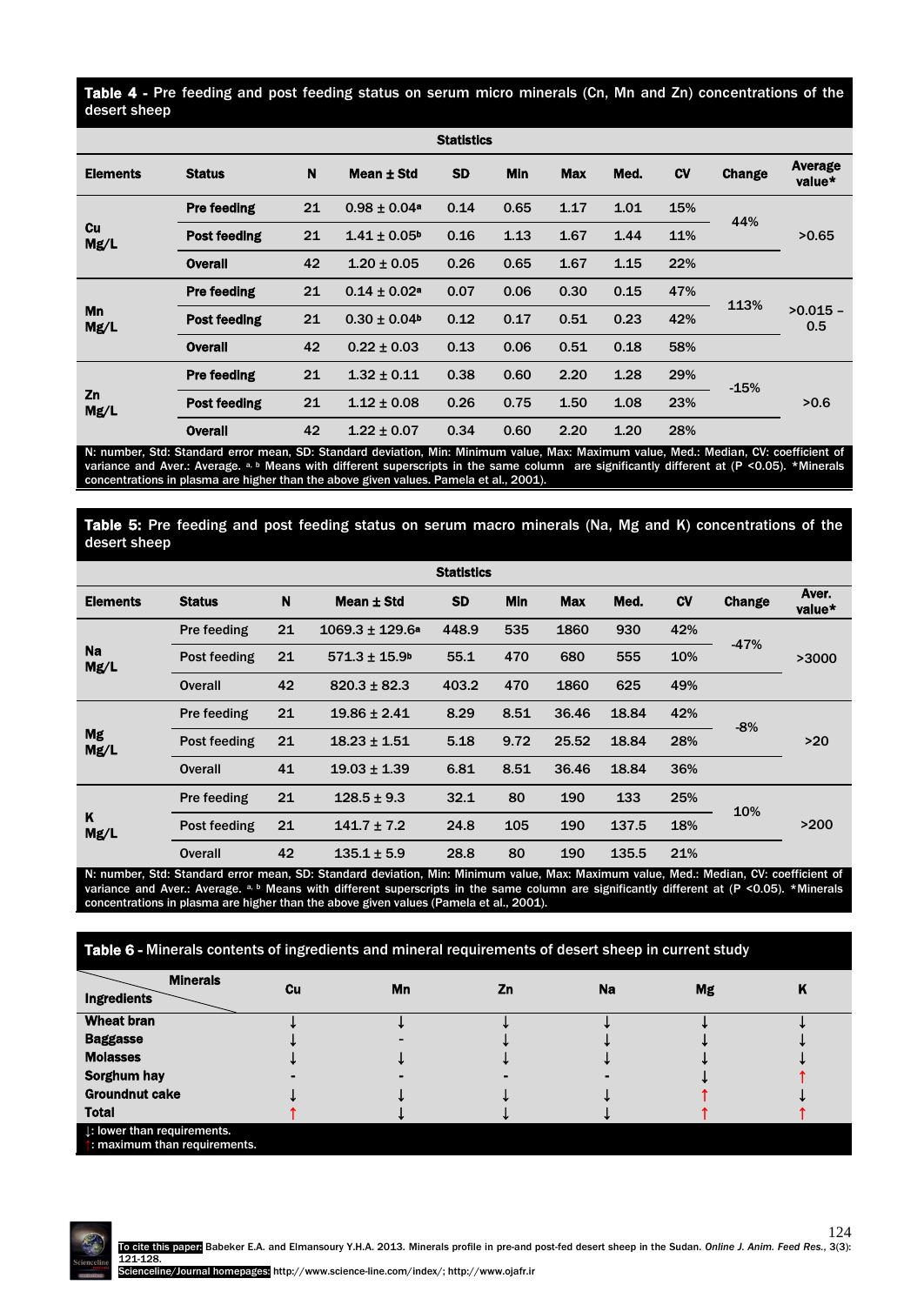



## sheep.

## **DISCUSTION**

In this study, the serum mineral profile of desert sheep was investigated systematically during normal cycling, pre feeding (fasting overnight) and post feeding (3hrs after feeding).the analysis of the minerals content in the feed offered to the animals revealed that it extend the recommended values of NRC standards for sheep however, The extended improvement of the plan of nutrition of supplemented sheep and the monitoring of physiological responses provided a detail account, which facilitated critical evaluation of the changes that occurred in mineral profile in desert sheep. The results indicate that pre feeding and post feeding were associated with changes in the profiles of macro and micro minerals in desert sheep.

The level of micro minerals (Cu, Mn and Zn) concentrations in the blood serum of the desert sheep in this study were within the limits of the normal values (NRC standards, 1985; Pamela et al., 2001; Simon and Gasmir, 2001), but the level of macro minerals (Na, Mg and K) concentrations were slightly lower than the above normal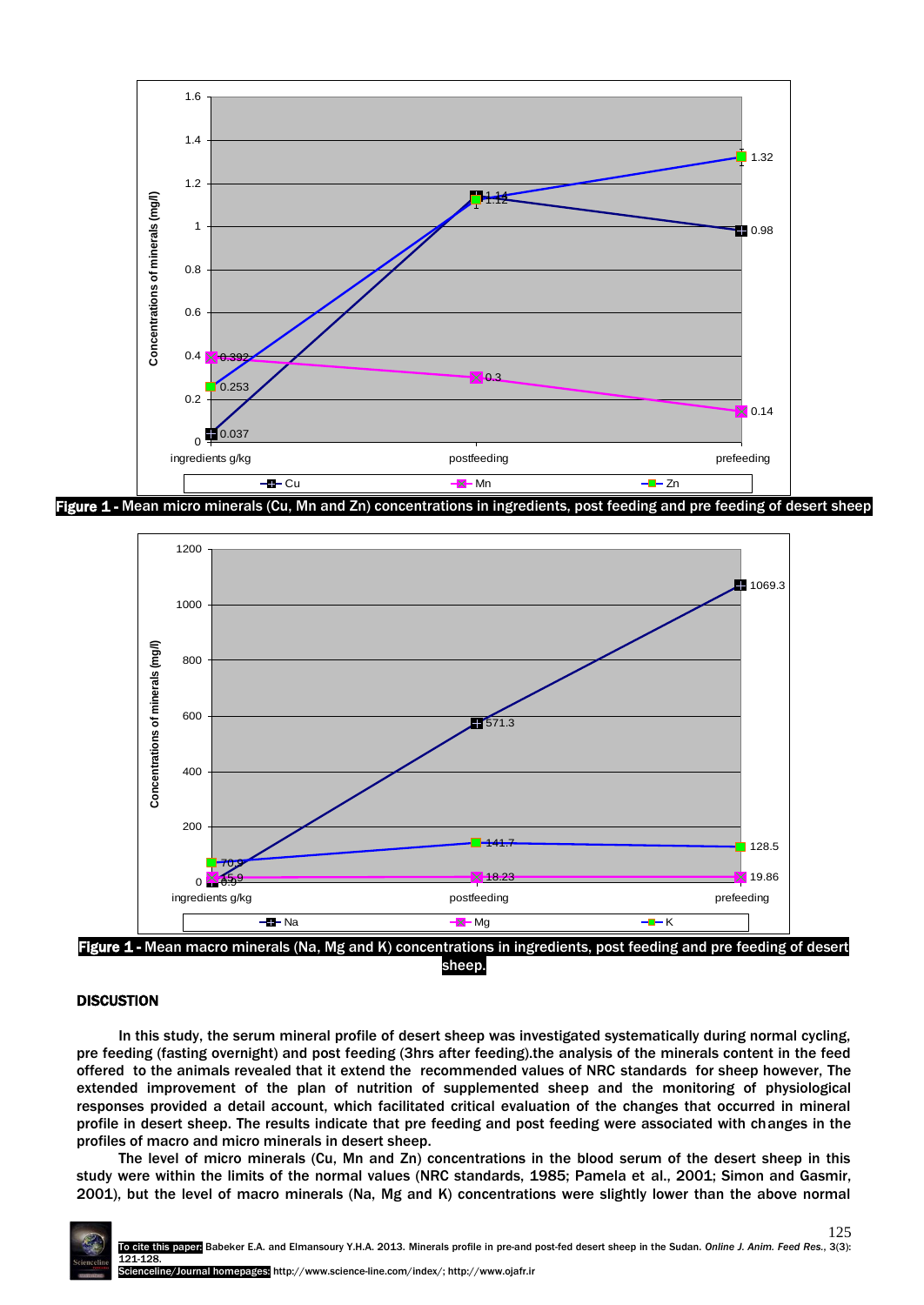values, and had not shown any important deviation during the changes of the physiological states of the desert sheep, which is its characteristic.

#### Serum micro minerals

The status on serum micro minerals (Cu, Mn and Zn) concentrations in the desert sheep Pre feeding and post feeding shown in Table 4 and Figure 1. Revealed significant (P<0.05) increase in serum (Cu) and (Mn) level during post feeding compared to the values measured during pre feeding in desert sheep this could be related to the major way of homeostatic control of trace elements for certain essential divalent cations is modification of the percentage of intestinal absorption in response to physiological need and dietary intake (Miller, 1973). According to Underwood, 1981; who showed variation of absorption efficiency for copper in pre ruminating lambs and lambs with a functional rumen. In this study the higher (P<0.05) concentrations of (Mn) during post feeding could be to the migration of (Mn) to the other tissues (red blood cells, liver, bones, kidney etc), furthermore tag along to decline pre feeding. In support of our finding, Hidiroglou et al. (1978) reported that cows fed diets with 8 ppm Mn had 130 ng of Mn/mL of whole blood, compared to 210 ng of Mn/mL of whole blood in cows supplemented with 60 ppm Mn; hence the concentrations of (Mn) moved from plasma to the red blood cells and have been used to assess status. Similar pronouncement of some researchers who reported that some tissues remove (Mn) from plasma to liver, heart and bones (Bentley and Phillips, 1951; Masters et al., 1988). However, the serum (Zn) level during post feeding was lower (-15%) than pre feeding which could be attributed to the absorption from the gut (Kirchgessner, 1976; Suttle, 1988); the concentrations of Zn in plasma fluctuate with age, stress, infections, and feed restriction (Wegner et al., 1973; Kincaid and Hodgson, 1989; Wellinghausen and Rink, 1998; Kincaid, 1999). Additionally, Davies, 1984 indicated that (Zn) is bound primarily to albumin; the changes in albumin concentration may have a significant effect on (Zn) level. The author added that the level of circulating (Zn) reflects both serum albumin level and the affinity of albumin for (Zn).

#### Serum macro minerals

The status on serum macro minerals (Na, Mg and K) concentrations of the desert sheep Pre feeding and post feeding represented in Table 5 and Figure 2. revealed that the serum (Na) concentration increased significantly (p<0.05) in pre feeding than post feeding state, while serum (k) was lower during pre feeding than post feeding (128.5 mg/L to 141.7 mg/L) with percentage difference of (10%), this is in the main line of a high level of potassium appears to increase the requirement for sodium and vice versa (Merck, 1986). The fluctuation of serum (Na) in pre feeding and post feeding and interrelationships with (k) could be due to the absorption and excretion from body tissues to circulate through the body to organize osmotic pressure or losses in perspiration and stress conditions; similar finding was reported by (Hays and Swenson, 1985). The mean value of serum (Mg) during pre feeding was (19.86 mg/L) higher than that of post feeding (18.23 mg/L) with percentage difference amounting for (-8%), could be due to the mechanism reaction of the magnesium through the blood to cells and tissues, as reported by (Murray et al. (2000) showed that Mg is an essential activator for the phosphate-transferring enzymes myokinase, diphophopyridinenucleotide kinase, and creatine kinase. It also activates pyruvic acid carboxylase, pyruvic acid oxidase, and the condensing enzyme for the reactions in the citric acid cycle. It is also a constituent of bones, teeth, enzyme cofactor, (kinases, etc).

#### Minerals of ingredients and requirements in desert sheep

As shown in table 6, the contents of minerals in ingredients fairly changed among species which had been analyzed from FAO's [Animal Feed Resources Information System](http://www.fao.org/ag/AGA/AGAP/FRG/afris/default.htm) (1991-2002), and this could be mainly due to the difference in mineral contents of the soil on which the herbages were grown, concerning the minerals contents of ingredients, it will better to discuss and/or compare the contents of minerals in the ingredients with the amounts required generally in the feed (such as feeding standard). The amounts (or extent) of some minerals required in the feed for sheep (NRC, 1985) were extracted in table 2. The magnesium content of groundnut cake and potassium content of Sorghum hay were quite high as compared with that of standard, and this could be due to the characteristic of sugar cane plant and legume plant accepted generally (Cullison, 1979), and this may explain the increase of these minerals in this study. However, the obtained copper values listed in table 3 are obviously higher than that required for feeding of sheep, although the values of (Mg, K and Cu) in the ingredients were higher than the required for sheep feeding recommended by (NRC, 1985),it is worth to mention that the sheep were appeared healthy during the period of the study (1moth), this could be due to the sufficient amount of minerals offered in the ration and also the absorption and excretion through the body tissues and interrelationships among the minerals and minerals metabolic (Pierson and Aenes, 1958; Hays and Swenson, 1985).

#### Implications

In general, the requirement of minerals for animals nutrition will differ from that of other major nutrients, such as protein or carbohydrates, which could be needed daily in relatively large amounts at a time, than they will be needed to constantly maintain a normal condition in the physiology of the animal. Therefore, some minerals will be excreted, in principles, into the urine or into the gut. when Mg, K and Cu were absorbed in an excess amount(greater than the upper limits), as shown in table 6, then the toxic symptoms seems to appear for all the minerals (McDowell, 1985b). Also there are also many metabolic and absorption interrelationships among the mineral elements which contribute to variations in the degree of physiological responses to deficient or toxic levels. These relationships make

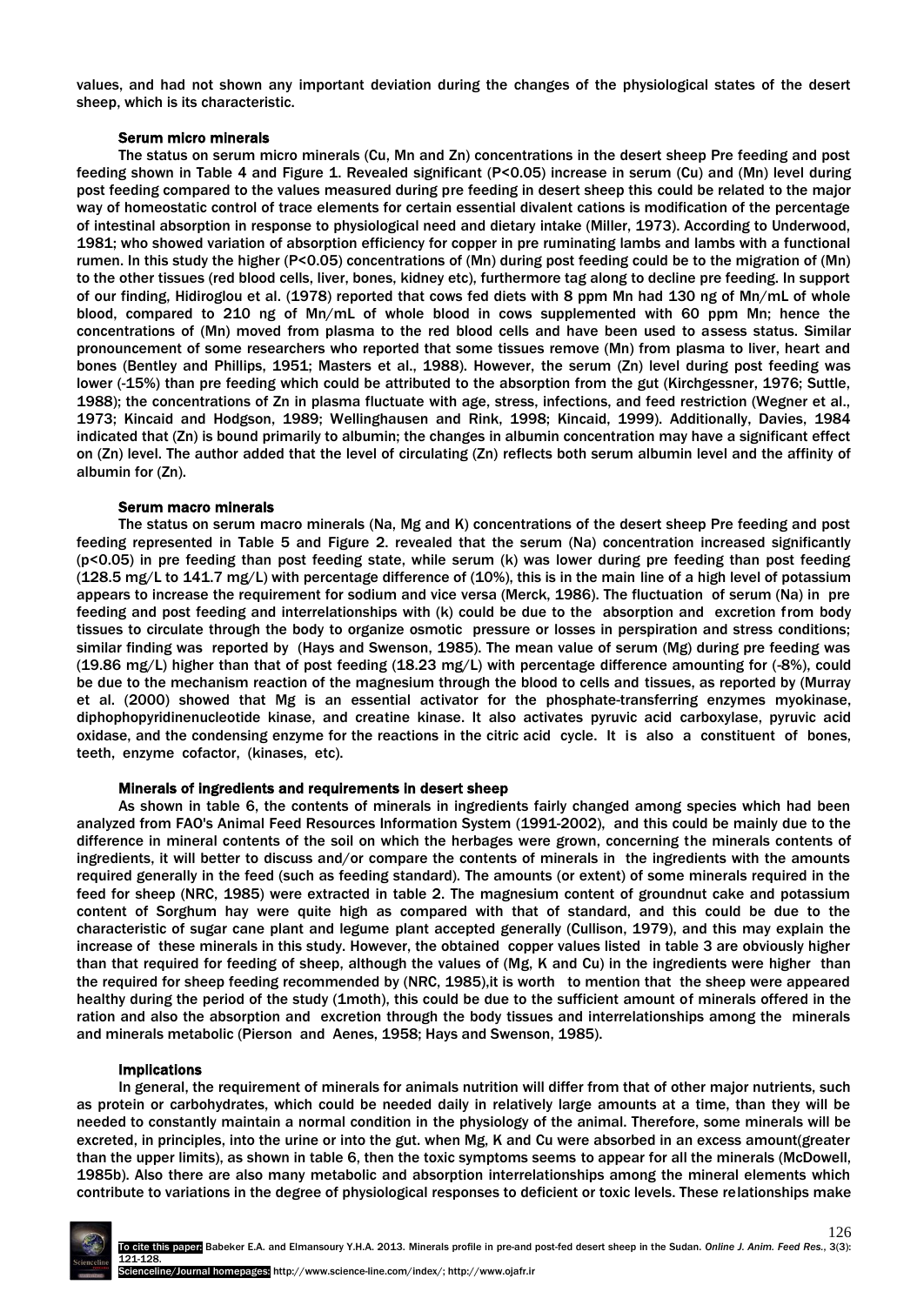it difficult to determine the optimum dietary level for the individual elements required for domestic animals. As a result of this, the recommended dietary level of any element should rarely be considered independent of the level of other essential nutrients (Hays and Swenson, 1985). The functions of minerals in animals are interrelated; therefore, there is a certain limit to the use of plasma levels of some minerals as an index for checking the conditions for minerals nutrition (Gibbons et al., 1976; Kincaid, 1999). To offer a more pertinent criterion for judging the nutritional status of mineral in desert sheep of the study, it will be better to discuss the mineral contents of main organs (liver, kidney etc) together with the concentrations of minerals in blood plasma.

## **CONCLUSION**

The study indicates that the mineral profile in desert sheep is affected by physiological states including feed interval. The pattern changes were influenced by dietary minerals content. The results were obtained pre feeding (fasting overnight) and post feeding (3hrs after feeding). Serum level of (Cu and Mn) increased significantly post feeding than pre feeding, while Serum level of (Zn) was higher pre feeding when compare with the post feeding with percentage of changes (15%). Serum level of (Na) was significantly higher during pre feeding than post feeding. Serum level of (Mg) was higher, while Serum level of (K) was lower during pre feeding than post feeding with percentage of changes (8%) and (10%), respectively. Also critical investigations should provide information regarding to actual mineral requirements of sheep so that appropriate nutritional strategies can be managed.

## **REFERENCES**

Bentley OG and PH Phillips (1951). The effect of low manganese rations upon dairy cattle. J. Dairy Sci. 34: 396-403.

Bulletin (3) (1999). The nutrient composition of Sudanese animals feeds. Compiled by Dr. Yousif Rizgalla Sulieman and Afaf Abedel Rahim Mabrouk. Central Animal Nutrition Research Laboratory, Animal Production Research Centre, Kuku, Khartoum, North Sudan, 3:13-21.

Cullison AE (1979). Feeds and Feeding. Reston Publishing Company, Inc. Reston, Virginia. Pp: 83-99.

Davies S (1984). Assessment of Zinc status. Int. Clinical Nutrition Rev., 14: 1229-39.

- Eruvbetine D (2003). Canine Nutrition and Health. A paper presented at the seminar organized by Kensington Pharmaceuticals Nig. Ltd., Lagos on August 21, 2003.
- Gibbons RA, SN Dixon, K Hallis, AM Russell, BF Sansom and HW Symonds (1976). Manganese metabolism in cows and goats. Biochim. Biophys. Acta., 444:1-10.
- Hays VW and Swenson MJ (1985). Minerals and Bones. In: Dukes' Physiology of Domestic Animals, Tenth Edition pp. 449-466.
- Hidiroglou M, SK Ho, and JF Standish (1978). Effects of dietary manganese levels on reproductive performance of ewes and on tissue mineral composition of ewes and day-old lambs. Can. J. Anim. Sci. 58:35-41.
- Judson GJ and JD McFarlane (1998). Mineral disorders in grazing livestock and the usefulness of soil and plant analysis in the assessment of these disorders. Aust. J. Exp. Agric., 38:707-723.
- Kincaid RL, and AS Hodgson. (1989). Relationship of selenium concentrations in blood of calves to blood selenium of the dam and supplemental selenium. J. Dairy Sci. 72:259-263.
- Kincaid RL (1999). Assessment of trace mineral status of ruminants: A review. In: Proceedings of the American Society of Animal Science., Pp: 1-10.

Kirchgessner M (1976). Trace element deficiency and its diagnosis by biochemical criteria. In: Nuclear Techniques in Animal Production and Health. Vienna (LAEA)., pp: 607.

- Malhotra VK (1998). Biochemistry for Students. Tenth Edition. Jaypee Brothers Medical Publishers (P) Ltd, New Delhi, India.
- Masters DG, DI Paynter, J Briegel, SK Baker and DB Purser (1988). Influence of manganese intake on body, wool and testicular growth of young rams and on the concentration of manganese and the activity of manganese enzymes in tissues. Aust. J. Agric. Res. 39: 517-524.
- McDowell LR (1987). Assessment of mineral status of grazing ruminants. World Rev. Anim. Prod., 33: 19-32.
- McDowell LR (1976). Mineral deficiencies and toxicities and their effects on beef production in devolving countries. In: Proceedings on beef cattle production devolving countries. Pp: 216-214. Centre for trop. Vet. Med. Unv. of Edinburgh, Edinburgh.
- McDowell LR (1985a). Nutrition of grazing ruminants in warm climates. Academic Press Inc., New York. Pp: 443.
- McDowell LR (1985b). Nutrition of grazing ruminants in warm climates. Academic Press Inc., New York. Pp: 189-316.
- Merck VM (1986). The Merck Veterinary Manual. Sixth Edition. A hand book of diagnosis, therapy and disease prevention and control for the veterinarian. Published by Merck and Co., Inc., Rahway, New Jersey, USA.
- Miller WJ and PE Stake (1974). Uses and Limitation of biochemical measurements in diagnosing mineral deficiencies. Prod. Georgia Nutr. Conf. Feed Ind., Univ. of Georgia, Athens, Pp: 25.
- Miller WJ (1973). Dynamics of absorption rates. Endogenous excretion, tissue turnover and homeostatic control mechanism of zinc, cadmium, manganese and nickel. Federal Proceedings, 32: 1915-1920.